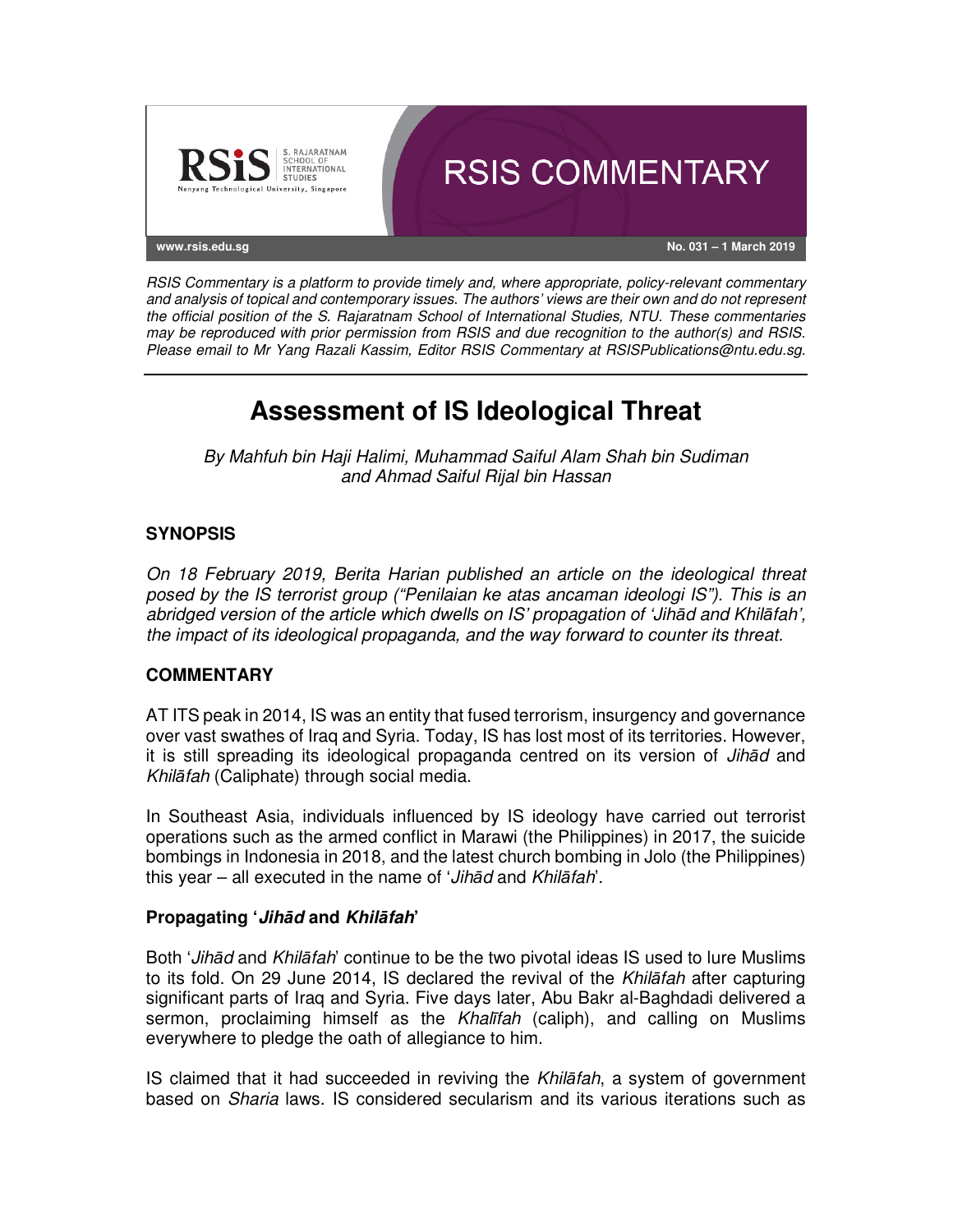nationalism, communism and Baathism as contradictory to Islam. IS urged the global Muslim community to migrate to its controlled territories, claiming that "hijrah (emigration) to the 'land' of Islam is obligatory".

IS also called on the Muslim community to wage Jih*ā*d through participation in military operations or acts of violence. For IS, the Khil*ā*fah could only be established through Jih*ā*d. IS wanted its Khilafah to replace the 'Westphalian' system of sovereign states which IS claimed is an "imperialist plot" to destroy the Muslim Ummah (global community); under the Khil*ā*fah system, Muslims would be united under a single Islamic theocracy.

IS also portrayed itself as a movement determined to erase the colonial legacy of the 'Sykes-Picot Agreement', and its "false" borders. It wanted the caliphate as the only replacement for the existing systems of government in the Middle East.

While the focus is on the Middle East, IS also tries to woo Muslims in other regions by prominently featuring non-Arab fighters in IS' publications and making claims of having inspired Muslims to perform Jih*ā*d (often involving violent attacks) in many countries.

IS' effective use of the Internet and social media for its propaganda and recruitment had attracted some 30,000 people from over 80 countries in 2015. It used its online magazines, Dabiq, Rumiyah and An-Naba to provide the theological justifications and rationale for establishing the Khil*ā*fah through Jih*ā*d. These publications also feature 'convincing and charismatic' individuals, with a 'high commitment' to Jih*ā*d and Khil*ā*fah, to evoke feelings of guilt among vulnerable Muslims for their lack of commitment to Islam and a higher purpose in life. These IS-targeted Muslims include those living in conflict zones and experiencing identity crisis and marginalisation.

IS' claims notwithstanding, the IS Khil*ā*fah is at variance with the Caliphate of the Rightly Guided Caliphs of the seventh century. Prominent Muslim leaders and scholars have rejected IS' version of the caliphate, questioned its deviant interpretations of Islamic texts and condemned its atrocities. Even the emigrants to IS' caliphate had expressed their dismay as they found that IS' promise of a more Islamic life was a hoax. In fact, the Muslim World has overwhelmingly rejected IS' deviant ideology and IS calls for migration and overthrow of governments.

Initially, the establishment of IS caliphate was touted as a "confirmation from God" of its legitimacy. However, its collapse and the loss of its territories have raised severe doubts about it. The continued military operations have finally paralysed IS affecting its physical existence in Iraq and Syria.

Nonetheless, IS' ideological threat still persists. IS claimed that establishing the Khil*ā*fah is not impossible and uniting Muslims to live under it is a religious obligation. In his speech in August 2018, al-Baghdadi insisted that the legitimacy of a caliph should be judged by the willingness of its members' and supporters' to accept what happened to IS as the will of God and a test for the Muslim community. More importantly, the Khil*ā*fah will return, and it is the responsibility of the Muslim community to make it a reality.

IS cites the global community's resistance to IS as evidence of its hostility and attempt